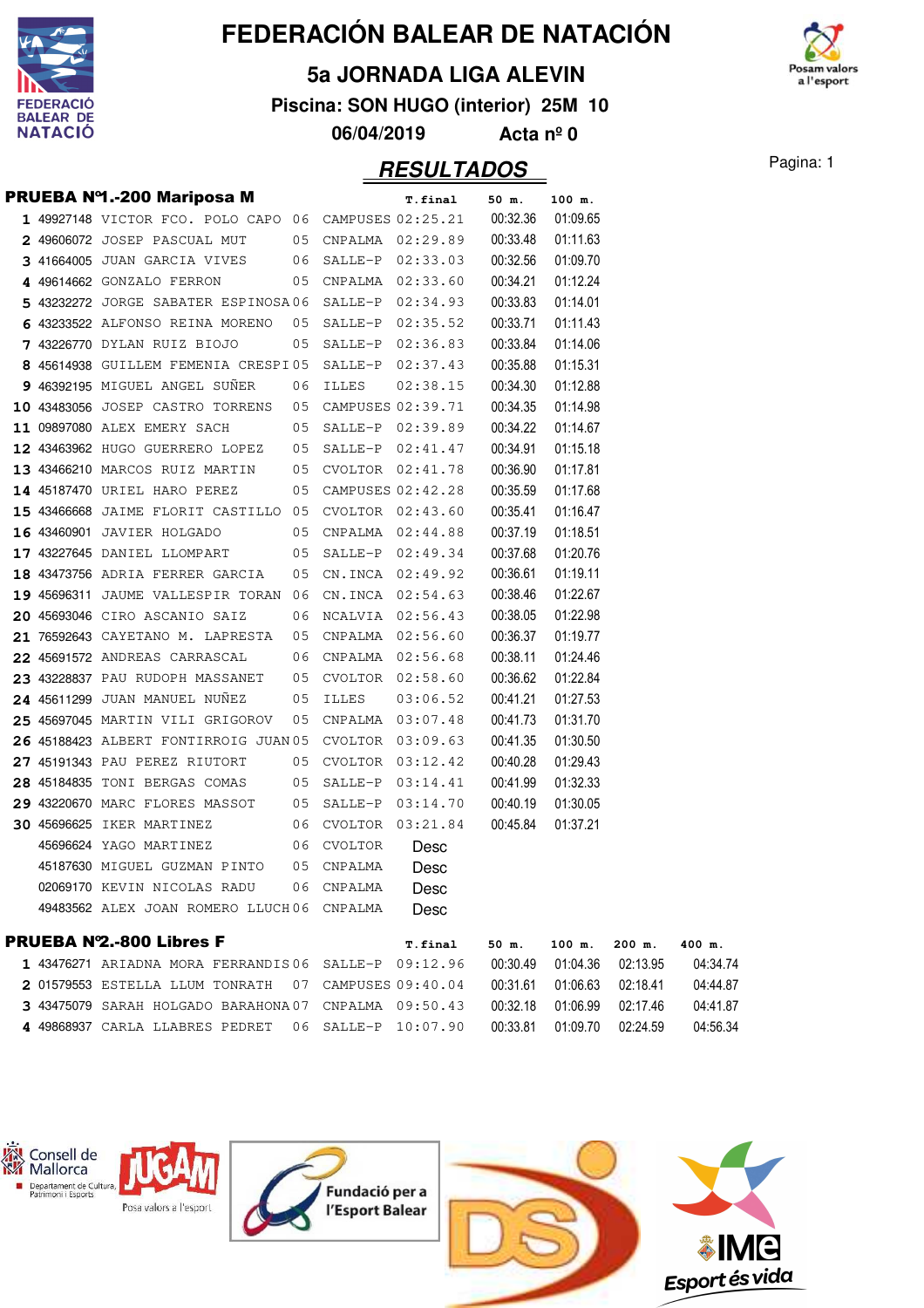

### **5a JORNADA LIGA ALEVIN**

**Piscina: SON HUGO (interior) 25M 10**

**06/04/2019 Acta nº 0**

## Pagina: 2 **RESULTADOS**

m valors a l'esport

|  | <b>PRUEBA Nº2.-800 Libres F</b>                        |    |                     | <b>T.final</b>               | 50 m.    | 100 m.   | 200 m.            | 400 m.   |
|--|--------------------------------------------------------|----|---------------------|------------------------------|----------|----------|-------------------|----------|
|  | 5 45189605 MARINA PONS RAMON                           |    | 06 CNPALMA 10:18.80 |                              | 00:34.67 | 01:13.27 | 02:30.22          | 05:05.43 |
|  | 6 43467319 MAR VELASCO ROCHON                          | 07 |                     | CAMPUSES 10:19.42            | 00:33.53 | 01:11.74 | 02:30.05          | 05:05.31 |
|  | 7 43479539 PATRICIA TORVISO                            | 07 |                     | CN.INCA 10:20.77             | 00:35.31 | 01:13.25 | 02:32.37          | 05:09.53 |
|  | 8 43479700 AGNES MAYOL SERRA                           | 07 |                     | SALLE-P 10:26.06             | 00:35.34 | 01:14.05 | 02:33.59          | 05:14.04 |
|  | 9 41622760 ANGELS MARTI GINARD                         | 06 | ES.ARTA             | 10:29.31                     | 00:34.56 | 01:13.11 | 02:32.29          | 05:12.56 |
|  | 10 43474950 NOA MARTINEZ COUSELO                       | 06 | CVOLTOR             | 10:34.96                     | 00:37.21 | 01:16.80 | 02:37.03          | 05:17.57 |
|  | 11 49925383 MARTA SANDIN POLO                          | 07 | SALLE-P             | 10:35.71                     | 00:35.79 | 01:15.18 | 02:36.43          | 05:17.59 |
|  | 12 46389239 LEYRE LUMBRERAS ROJO                       | 06 |                     | SALLE-P 10:38.78             | 00:35.04 | 01:14.43 | 02:36.72          | 05:19.18 |
|  | 13 45614949 JULIA MOREY REBASSA                        | 06 |                     | SALLE-P 10:39.82             | 00:36.45 | 01:17.05 | 02:37.43          | 05:18.94 |
|  | 14 45692762 ANGELA BUSQUETS                            | 06 | CNPALMA             | 10:43.78                     | 00:35.29 | 01:14.79 | 02:34.30          | 05:16.56 |
|  | 15 49481148 EMMA FRAGA MORRONDO                        | 07 | SALLE-P             | 10:45.33                     | 00:35.73 | 01:15.51 | 02:36.46          | 05:19.30 |
|  | 16 46388014 AINA THOMAS TABERNER                       | 06 |                     | CNPALMA 10:48.06             | 00:36.37 | 01:16.37 | 02:37.96          | 05:20.93 |
|  | 17 49923806 MARIONA MANRESA                            | 06 |                     | SALLE-P 10:53.26             | 00:36.55 | 01:15.75 | 02:37.46          | 05:22.28 |
|  | 18 45189548 MARTA SERRA REGAL                          | 07 | CN.INCA             | 10:53.89                     | 00:37.64 | 01:18.19 | 02:39.77          | 05:24.53 |
|  | 19 43470221 ADELA GARRIDO MORENO                       | 06 |                     | CNPALMA 10:56.26             | 00:36.13 | 01:16.09 | 02:38.85          | 05:23.32 |
|  | 20 43473466 CLAUDIA GELABERT RUBIO07                   |    |                     | CNPALMA 11:06.57             | 00:37.87 | 01:19.48 | 02:42.59          | 05:32.73 |
|  | 21 41659557 MARGALIDA CERDA                            | 07 |                     | FELANITX 11:06.96            | 00:38.46 | 01:21.40 | 02:47.13          | 05:37.12 |
|  | 22 41709410 MARTA JULIA MARTORELL 07                   |    |                     | FELANITX 11:08.62            | 00:36.74 | 01:17.66 | 02:42.37          | 05:33.89 |
|  | 23 46393213 MARTA ROSSELLO GARCIA 07                   |    |                     | CNPALMA 11:09.71             | 00:38.21 | 01:19.77 | 02:45.15          | 05:35.96 |
|  | 24 43470770 ESTHER BLANQUE FAJARDO 06                  |    |                     | MASTBAL 11:11.73             | 00:36.26 | 01:17.47 | 02:42.76          | 05:33.78 |
|  | 25 49481006 LUCIA MOYA JIMENEZ                         | 07 | NCALVIA 11:13.56    |                              | 00:35.65 | 01:15.56 | 02:37.97          | 05:29.51 |
|  | 26 41692085 ARIADNA REUS SANS                          | 07 |                     | CN.INCA 11:19.26             | 00:38.31 | 01:19.78 | 02:43.68          | 05:34.99 |
|  | 27 08827327 ANNA GENOVA RADEVA                         | 07 |                     | CNPALMA 11:22.34             | 00:37.51 | 01:19.09 | 02:43.18          | 05:35.90 |
|  | 28 45697330 MARIA DE LLUCH                             | 07 |                     | SALLE-P 11:29.84             | 00:40.23 | 01:23.68 | 02:49.93          | 05:44.36 |
|  | 29 43475140 LEIRE PARDAL                               | 07 |                     | CNPALMA 11:30.62             | 00:39.79 | 01:22.70 | 02:49.53          | 05:44.75 |
|  | <b>30 09690446 LUNA CHIMA</b>                          | 07 |                     | CAMPUSES 11:35.78            | 00:37.68 | 01:19.56 | 02:46.99          | 05:42.64 |
|  | 31 41664944 ONA GUASP BERGA                            | 07 |                     | SALLE-P 11:38.93             | 00:37.56 | 01:19.61 | 02:46.95          | 05:44.68 |
|  | 32 43232139 AINA BELTRAN AMOEDO                        | 06 |                     | CN.INCA 11:39.70             | 00:36.36 | 01:18.13 | 02:44.39          | 05:42.08 |
|  | 33 45187558 LUCIA ZUBIRI OLIVERA                       | 07 |                     | SALLE-P 11:39.89             | 00:41.34 | 01:26.90 | 02:55.05          | 05:51.03 |
|  | 34 49610021 NEREA PEREZ PEREZ                          | 06 |                     | CN.INCA 11:40.59             | 00:40.79 | 01:23.90 | 02:51.31          | 05:46.81 |
|  | 35 03086067 AITANA BRIGUGLIO                           | 06 |                     | SALLE-P 11:45.00             | 00:38.33 | 01:21.64 | 02:49.16          | 05:47.53 |
|  | 36 43476920 LUCIA DEL VALLE MARIN 07 CAMPUSES 11:45.91 |    |                     |                              | 00:38.34 | 01:20.93 | 02:48.44          | 05:45.65 |
|  | 37 41664764 NEUS QUETGLAS                              |    |                     | 06 NCALVIA 11:48.91 00:39.76 |          |          | 01:24.54 02:55.71 | 05:56.21 |
|  | 38 41622239 MARINA DIAZ PERELLO                        | 07 | FELANITX 11:49.67   |                              | 00:41.25 | 01:25.49 | 02:56.32          | 05:59.52 |
|  | 39 41618710 PAULA E. REHKUGLER                         | 07 | FELANITX 11:51.46   |                              | 00:39.65 | 01:23.48 | 02:54.48          | 05:54.34 |
|  | 40 41664006 MARIA BELEN GARCÍA                         | 07 |                     | SALLE-P 11:57.34             | 00:38.81 | 01:23.20 | 02:53.18          | 05:52.53 |
|  | 41 45697326 AINA GONZALEZ                              | 07 |                     | SALLE-P 12:05.98             | 00:41.26 | 01:26.94 | 02:56.66          | 05:58.64 |
|  | 42 08768907 ESTER DANAIL ANDREEVA 06                   |    | CVOLTOR 12:07.72    |                              | 00:40.38 | 01:24.62 | 02:54.53          | 05:59.08 |
|  | 43 43482680 CRISTINA CIFRE GARCIA 06                   |    | BOCCHORI 12:12.63   |                              | 00:38.28 | 01:22.46 | 02:54.37          | 06:00.00 |
|  | 44 45185729 MIREIA VANRELL                             | 07 |                     | CNPALMA 12:45.34             | 00:44.46 | 01:32.64 | 03:08.73          | 06:24.30 |

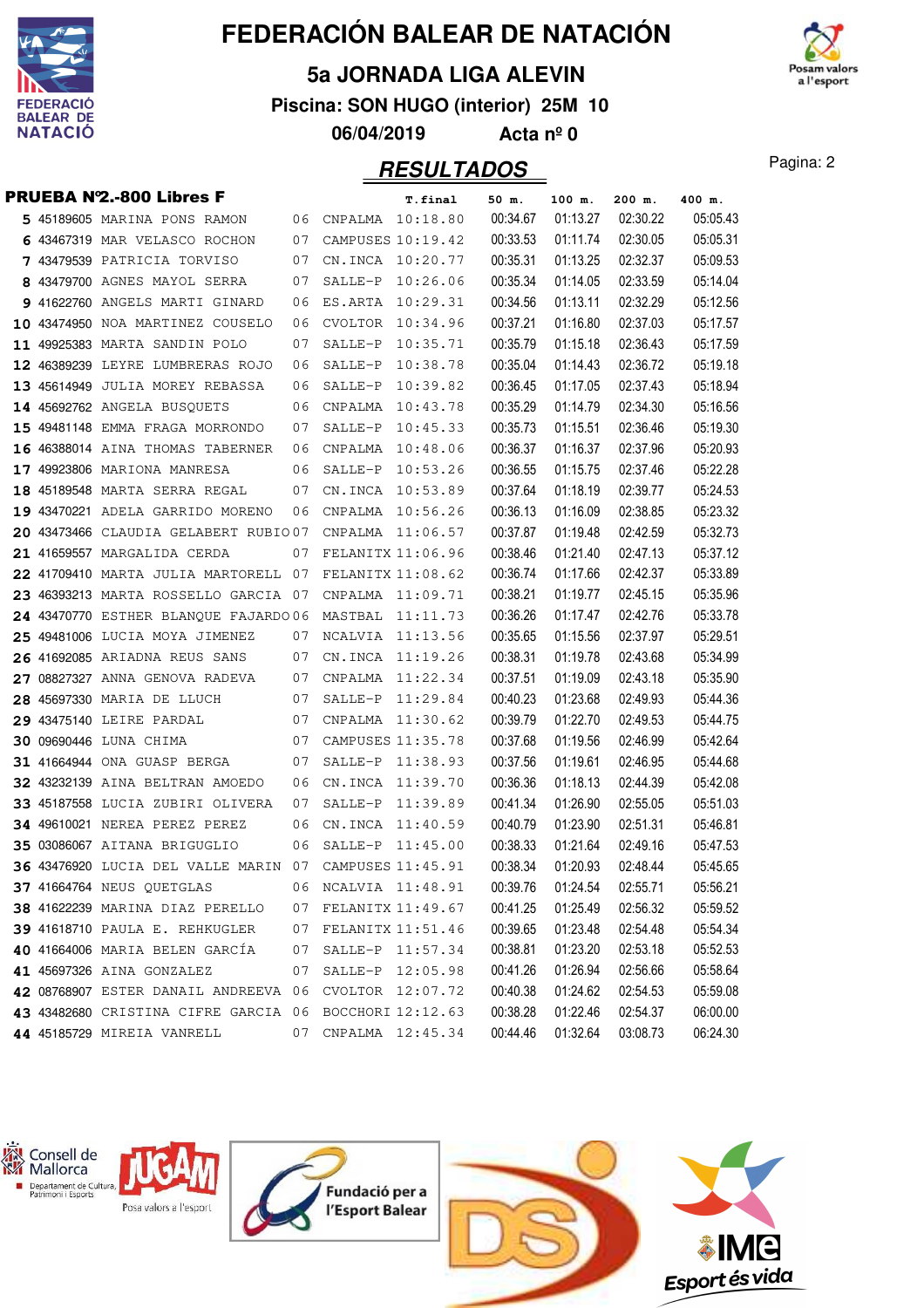

### **5a JORNADA LIGA ALEVIN**



**Piscina: SON HUGO (interior) 25M 10**

**06/04/2019 Acta nº 0**

|  | <b>PRUEBA Nº2.-800 Libres F</b>                                |    |            | <b>T.final</b>       | 50 m.    | 100 m.   | 200 m.                       | 400 m.   |
|--|----------------------------------------------------------------|----|------------|----------------------|----------|----------|------------------------------|----------|
|  | 45 43465336 LAIA M <sup>a</sup> DE LA CRUZ 06 MASTBAL 12:49.51 |    |            |                      | 00:41.49 |          | 01:28.32 03:07.31            | 06:26.08 |
|  | 46 41622262 INES GUAL CASTELLO                                 |    | 07 CNMURO  | 13:13.72 00:39.14    |          |          | 01:24.81  03:03.43           | 06:26.40 |
|  | 47 43467476 JULIA COLINO ALONSO                                |    |            | 07 MASTBAL 14:20.28  |          |          | 00:44.12  01:35.70  03:23.60 | 07:07.87 |
|  | 46392122 SANDRA CASTELL CORTES 07 MASTBAL                      |    |            | Ret.                 |          |          |                              |          |
|  | 43466031 JULIA MARIANO VALDES                                  |    | 06 SALLE-P | Baja                 |          |          |                              |          |
|  | PRUEBA Nº3.-200 Braza M                                        |    |            | <b>T.final</b>       | 50 m.    | 100 m.   |                              |          |
|  | $141664005$ JUAN GARCIA VIVES $06$ SALLE-P $02:44.43$          |    |            |                      | 00:37.90 | 01:19.78 |                              |          |
|  | 2 49614662 GONZALO FERRON                                      |    |            | 05 CNPALMA 02:46.56  | 00:38.21 | 01:20.36 |                              |          |
|  | 3 45614938 GUILLEM FEMENIA CRESPI05 SALLE-P 02:48.60           |    |            |                      | 00:40.00 | 01:23.82 |                              |          |
|  | 4 09897080 ALEX EMERY SACH                                     |    |            | 05 SALLE-P 02:49.10  | 00:37.19 | 01:19.88 |                              |          |
|  | 5 45191343 PAU PEREZ RIUTORT                                   |    |            | 05 CVOLTOR 02:50.96  | 00:38.29 | 01:22.23 |                              |          |
|  | 6 49927148 VICTOR FCO. POLO CAPO 06 CAMPUSES 02:52.53          |    |            |                      | 00:40.31 | 01:24.39 |                              |          |
|  | 7 43233522 ALFONSO REINA MORENO                                |    |            | 05 SALLE-P 02:52.94  | 00:40.46 | 01:25.92 |                              |          |
|  | 8 43463962 HUGO GUERRERO LOPEZ                                 |    |            | 05 SALLE-P 02:54.09  | 00:40.97 | 01:25.37 |                              |          |
|  | <b>9</b> 45187470 URIEL HARO PEREZ                             |    |            | 05 CAMPUSES 02:54.37 | 00:39.90 | 01:24.53 |                              |          |
|  | 10 45696311 JAUME VALLESPIR TORAN 06 CN.INCA 02:54.52          |    |            |                      | 00:38.09 | 01:21.85 |                              |          |
|  | 11 43460901 JAVIER HOLGADO                                     |    |            | 05 CNPALMA 02:55.13  | 00:42.02 | 01:26.97 |                              |          |
|  | <b>12 43228837 PAU RUDOPH MASSANET</b>                         |    |            | 05 CVOLTOR 02:56.52  | 00:39.32 | 01:24.65 |                              |          |
|  | 13 49606072 JOSEP PASCUAL MUT                                  |    |            | 05 CNPALMA 02:56.89  | 00:40.28 | 01:26.28 |                              |          |
|  | 14 43466210 MARCOS RUIZ MARTIN                                 |    |            | 05 CVOLTOR 02:58.25  | 00:41.24 | 01:27.82 |                              |          |
|  | 15 43473869 JAVIER LOPEZ GUILLEN                               |    |            | 06 CN.INCA 02:59.59  | 00:40.80 | 01:26.89 |                              |          |
|  | 16 43232272 JORGE SABATER ESPINOSA06 SALLE-P 03:00.11          |    |            |                      | 00:40.57 | 01:26.68 |                              |          |
|  | 17 43225567 VICTOR GATTI TASCON                                |    |            | 05 NCALVIA 03:01.07  | 00:40.17 | 01:25.89 |                              |          |
|  | <b>18</b> 02069170 KEVIN NICOLAS RADU                          |    |            | 06 CNPALMA 03:01.28  | 00:41.23 | 01:27.59 |                              |          |
|  | 19 43471170 MARC ADAM O'CONNOR                                 |    |            | 05 NCALVIA 03:01.47  | 00:40.88 | 01:27.37 |                              |          |
|  | 20 49607808 MIQUEL RIBOT MORELL                                |    |            | 05 NCALVIA 03:02.36  | 00:41.55 | 01:28.41 |                              |          |
|  | 21 46392195 MIGUEL ANGEL SUNER                                 | 06 | ILLES      | 03:02.45             | 00:42.30 | 01:29.43 |                              |          |
|  | 22 76592643 CAYETANO M. LAPRESTA                               |    |            | 05 CNPALMA 03:05.33  | 00:41.94 | 01:29.82 |                              |          |
|  | 23 45697045 MARTIN VILI GRIGOROV                               |    |            | 05 CNPALMA 03:06.87  | 00:42.91 | 01:31.31 |                              |          |
|  | 24 43473756 ADRIA FERRER GARCIA                                |    |            | 05 CN.INCA 03:07.39  | 00:41.33 | 01:29.03 |                              |          |
|  | 25 41664334 MARC TOMAS MORCILLO                                |    |            | 06 CVOLTOR 03:08.86  | 00:43.93 | 01:32.53 |                              |          |
|  | 26 45370659 ALEJANDRO GOMEZ MILLAN 05 CAMPUSES 03:09.68        |    |            |                      | 00:42.28 | 01:30.23 |                              |          |
|  | 27 43466668 JAIME FLORIT CASTILLO 05 CVOLTOR 03:09.96          |    |            |                      | 00:43.90 | 01:32.62 |                              |          |
|  | 28 45188423 ALBERT FONTIRROIG JUAN 05 CVOLTOR 03:10.96         |    |            |                      | 00:42.23 | 01:32.28 |                              |          |
|  | 29 45184835 TONI BERGAS COMAS                                  |    |            | 05 SALLE-P 03:12.41  | 00:43.31 | 01:33.19 |                              |          |
|  | 30 43478991 JOAN CORRAL TARRAGA                                | 05 | SALLE-P    | 03:15.15             | 00:41.84 | 01:32.09 |                              |          |
|  | 31 45691572 ANDREAS CARRASCAL                                  | 06 | CNPALMA    | 03:15.37             | 00:43.77 | 01:33.49 |                              |          |
|  | 32 43226770 DYLAN RUIZ BIOJO                                   | 05 | SALLE-P    | 03:15.46             | 00:42.90 | 01:33.37 |                              |          |
|  | 33 45611299 JUAN MANUEL NUÑEZ                                  | 05 | ILLES      | 03:15.67             | 00:44.97 | 01:35.20 |                              |          |

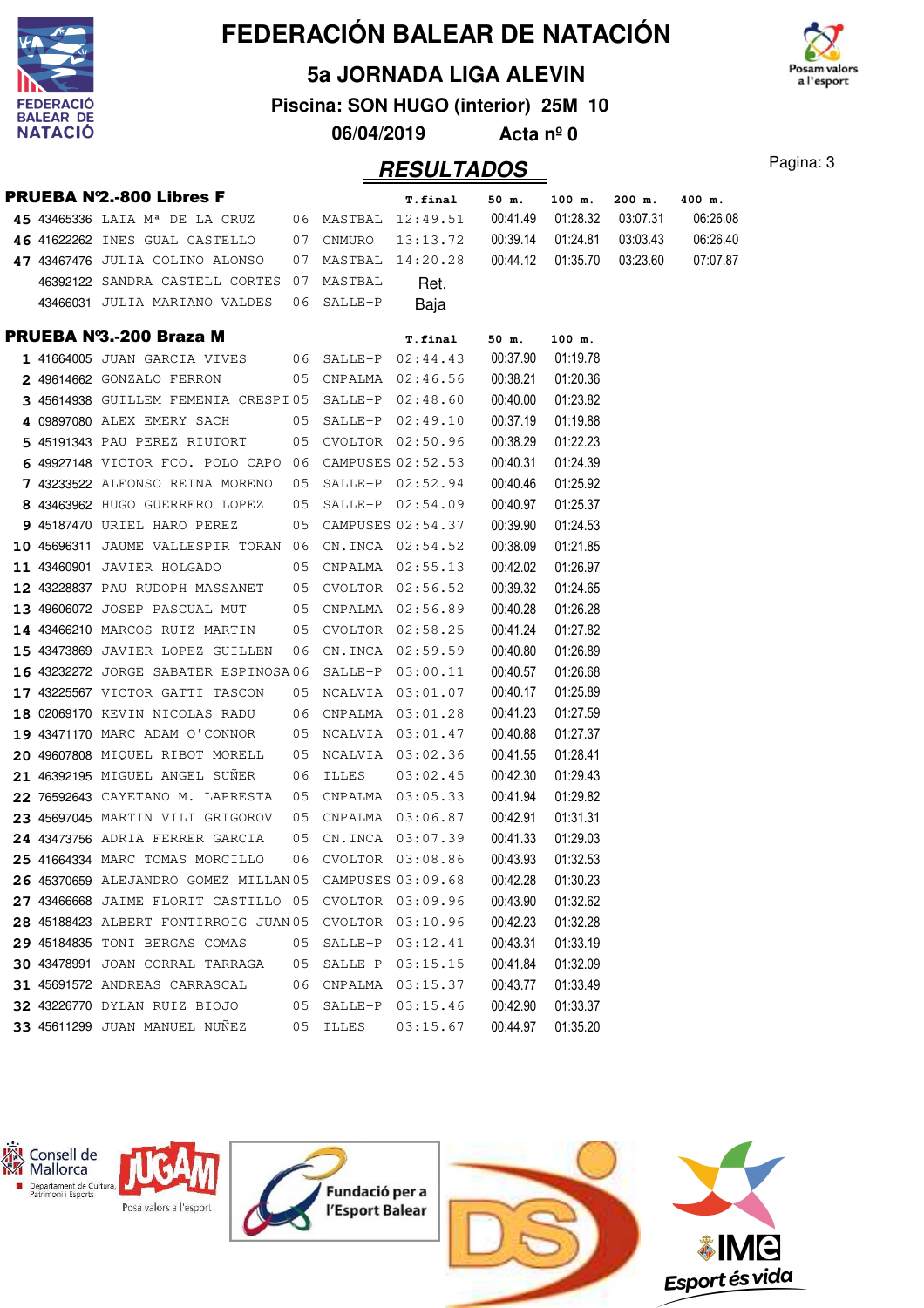

### **5a JORNADA LIGA ALEVIN**

**Piscina: SON HUGO (interior) 25M 10**

**06/04/2019 Acta nº 0**

### **RESULTADOS** Pagina: 4

n valo a l'esport

|  | PRUEBA Nº3.-200 Braza M                                |    |                     | <b>T.final</b>    | 50 m.             | 100 m.             |
|--|--------------------------------------------------------|----|---------------------|-------------------|-------------------|--------------------|
|  | 34 43461584 PAU SOCIAS ROIG                            |    | 06 CVOLTOR 03:17.60 |                   | 00:45.88          | 01:36.78           |
|  | 35 41622476 ALBERT ADROVER VICENS 05                   |    |                     | ES.ARTA 03:20.95  | 00:45.06          | 01:36.68           |
|  | 36 43220670 MARC FLORES MASSOT                         | 05 |                     | SALLE-P 03:23.37  | 00:47.21          | 01:39.73           |
|  | 37 49483562 ALEX JOAN ROMERO LLUCH06                   |    |                     | CNPALMA 03:25.09  | 00:46.94          | 01:39.87           |
|  | <b>38 43227645 DANIEL LLOMPART</b>                     | 05 | SALLE-P             | 03:25.18          | 00:49.21          | 01:41.21           |
|  | 39 45612184 IVAN FERNANDEZ ROZALEN 06                  |    |                     | CVOLTOR 03:27.94  | 00:48.09          | 01:40.53           |
|  | 40 00483703 DILAN SIMON ROMERO                         | 06 |                     | CNPALMA 03:28.54  | 00:46.60          | 01:38.96           |
|  | 41 45610144 JOAN MIQUEL NIETO                          | 06 |                     | CNPALMA 03:28.65  | 00:48.67          | 01:42.26           |
|  | 42 43228993 MAXIMO GOMEZ PECHENKIN 05                  |    |                     | SALLE-P 03:28.89  | 00:47.14          | 01:40.99           |
|  | 43 43459771 PEDRO JUAN PINO GARCIA06                   |    | MASTBAL 03:29.03    |                   | 00:47.84          | 01:42.09           |
|  | 44 41619398 DANIEL SERVERA GODOY 06                    |    | ES.ARTA 03:29.12    |                   | 00:46.29          | 01:39.44           |
|  | 45 09379003 MARK SANTIAGO FLOREA                       | 05 |                     | CNPALMA 03:37.28  | 00:45.69          | 01:41.25           |
|  | 46 41623479 ANDREU APARICIO                            | 06 | CN.INCA             | 03:39.51          | 00:49.64          | 01:45.90           |
|  | 47 45185607 LLUIS VICENS BUJOSA                        | 05 | CNPALMA             | 03:43.04          | 00:50.38          | 01:47.09           |
|  | 48 43476877 VICTOR CASTAÑER                            | 06 |                     | CNPALMA 03:46.41  | 00:49.29          | 01:47.54           |
|  | 49 45372910 FRANCESC SOLIVELLAS                        | 06 |                     | CN. INCA 03:50.45 | 00:53.43          |                    |
|  | 49605681 VALENTIN ASERMOZ                              | 05 | CVOLTOR             | Desc              |                   |                    |
|  | 45187630 MIGUEL GUZMAN PINTO                           | 05 | CNPALMA             | Desc              |                   |                    |
|  | 43463842 ALVARO GARCIA BAZAN                           | 06 | CNPALMA             | Desc              |                   |                    |
|  |                                                        |    |                     |                   |                   |                    |
|  | 43483056 JOSEP CASTRO TORRENS                          | 05 | CAMPUSES            | Baja              |                   |                    |
|  | 49609494 JOAQUIN RODRIGUEZ                             | 06 | NCALVIA             | Baja              |                   |                    |
|  | <b>PRUEBA Nº4.-200 Braza F</b>                         |    |                     |                   |                   |                    |
|  | $1$ 43475079 SARAH HOLGADO BARAHONA07 CNPALMA 02:52.09 |    |                     | <b>T.final</b>    | 50 m.<br>00:39.78 | 100 m.<br>01:23.74 |
|  | 2 45189605 MARINA PONS RAMON                           | 06 |                     | CNPALMA 02:52.81  | 00:38.76          | 01:22.90           |
|  | 3 43473466 CLAUDIA GELABERT RUBIO07                    |    |                     | CNPALMA 02:57.39  | 00:40.17          | 01:25.56           |
|  | 4 49481148 EMMA FRAGA MORRONDO 07                      |    | SALLE-P             | 02:57.76          | 00:40.27          | 01:25.75           |
|  | 5 01579553 ESTELLA LLUM TONRATH                        | 07 | CAMPUSES 03:01.41   |                   | 00:39.34          | 01:26.53           |
|  | 6 43476271 ARIADNA MORA FERRANDIS 06                   |    |                     | SALLE-P 03:05.96  | 00:42.15          | 01:29.43           |
|  | 7 41662594 ESTHER PENALVA                              | 07 |                     | SALLE-P 03:06.12  | 00:42.22          | 01:30.78           |
|  | 8 43474335 MARTA NADAL CANET                           |    | 06 NCALVIA 03:07.06 |                   | 00:43.21          | 01:31.10           |
|  | 9 43467319 MAR VELASCO ROCHON 07 CAMPUSES 03:08.02     |    |                     |                   | 00:41.95          | 01:30.84           |
|  | 10 41622760 ANGELS MARTI GINARD 06 ES.ARTA 03:10.26    |    |                     |                   | 00:42.85          | 01:32.05           |
|  | 11 45692762 ANGELA BUSQUETS                            |    | 06 CNPALMA 03:15.63 |                   | 00:45.12          | 01:35.31           |
|  | 12 45614949 JULIA MOREY REBASSA                        | 06 | SALLE-P 03:15.94    |                   | 00:45.31          | 01:35.78           |
|  | 13 43477809 ADRIANA GATTI TASCON                       | 07 |                     | NCALVIA 03:16.12  | 00:44.33          | 01:34.19           |
|  | 14 46389239 LEYRE LUMBRERAS ROJO                       | 06 |                     | SALLE-P 03:16.37  | 00:44.93          | 01:34.78           |
|  | 15 43479700 AGNES MAYOL SERRA                          | 07 |                     | SALLE-P 03:17.64  | 00:45.31          | 01:36.75           |
|  | 16 43479539 PATRICIA TORVISO                           | 07 | CN. INCA 03:18.30   |                   | 00:46.59          | 01:37.22           |

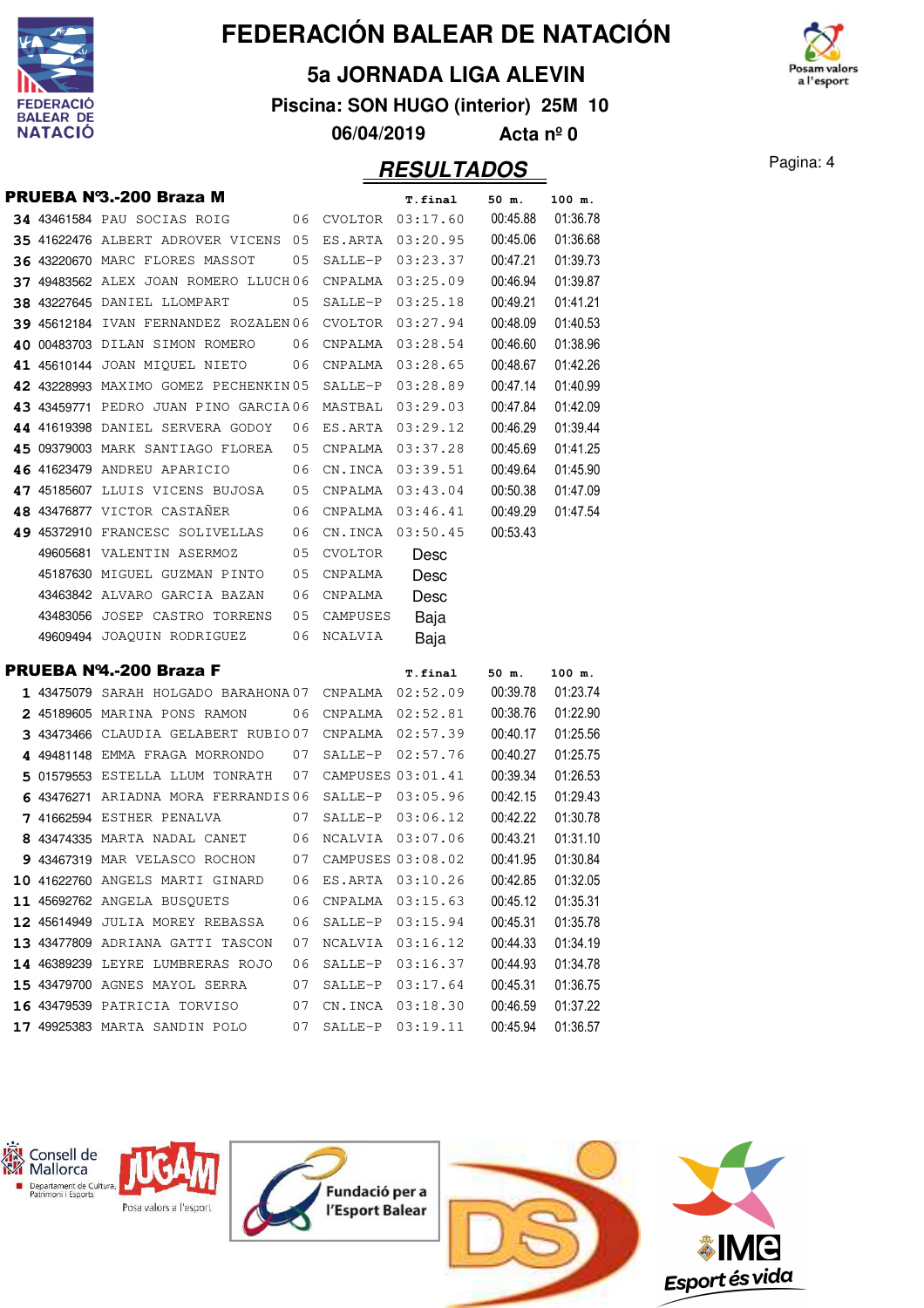

#### **5a JORNADA LIGA ALEVIN**

**Piscina: SON HUGO (interior) 25M 10**

**06/04/2019 Acta nº 0**

|  | PRUEBA Nº4.-200 Braza F                                                        |          |                    | <b>T.final</b>       | 50 m.                | 100 m.               |
|--|--------------------------------------------------------------------------------|----------|--------------------|----------------------|----------------------|----------------------|
|  | 18 45697330 MARIA DE LLUCH                                                     | 07       | SALLE-P            | 03:19.66             | 00:45.96             | 01:37.21             |
|  | 19 08827327 ANNA GENOVA RADEVA                                                 | 07       | CNPALMA            | 03:22.92             | 00:45.32             | 01:36.95             |
|  | 20 46393213 MARTA ROSSELLO GARCIA 07                                           |          | CNPALMA            | 03:23.26             | 00:46.87             | 01:39.07             |
|  | 21 41664944 ONA GUASP BERGA                                                    | 07       | SALLE-P            | 03:24.65             | 00:44.48             | 01:35.87             |
|  | 22 45695490 MARIA VIVES BONILLA                                                | 06       |                    | BOCCHORI 03:24.66    | 00:47.50             | 01:40.45             |
|  | 23 45610448 ARIADNA ANAYA BAUZA                                                | 06       | SALLE-P            | 03:25.09             | 00:45.23             | 01:37.16             |
|  | 24 41659557 MARGALIDA CERDA                                                    | 07       |                    | FELANITX 03:26.66    | 00:49.48             | 01:43.04             |
|  | 25 46388014 AINA THOMAS TABERNER                                               | 06       | CNPALMA            | 03:27.21             | 00:46.50             | 01:39.89             |
|  | 26 45189548 MARTA SERRA REGAL                                                  | 07       |                    | CN.INCA 03:27.46     | 00:49.12             | 01:42.21             |
|  | 27 09690446 LUNA CHIMA                                                         | 07       |                    | CAMPUSES 03:28.59    | 00:45.86             | 01:39.32             |
|  | 28 41622239 MARINA DIAZ PERELLO                                                | 07       |                    | FELANITX 03:28.61    | 00:48.21             | 01:41.82             |
|  | 29 45189383 MARIA TASCON DOLS                                                  | 06       | NCALVIA            | 03:29.38             | 00:48.45             | 01:41.74             |
|  | 30 43470770 ESTHER BLANQUE FAJARDO 06                                          |          |                    | MASTBAL 03:29.89     | 00:47.13             | 01:40.70             |
|  | 31 43470221 ADELA GARRIDO MORENO                                               | 06       | CNPALMA            | 03:30.41             | 00:47.63             | 01:41.86             |
|  | 32 41692085 ARIADNA REUS SANS                                                  | 07       | CN.INCA            | 03:30.86             | 00:48.62             | 01:42.54             |
|  | 33 45187558 LUCIA ZUBIRI OLIVERA                                               | 07       | SALLE-P            | 03:31.01             | 00:49.77             | 01:43.33             |
|  | <b>34 41618710 PAULA E. REHKUGLER</b>                                          | 07       |                    | FELANITX 03:31.13    | 00:49.57             | 01:43.75             |
|  | 35 08768907 ESTER DANAIL ANDREEVA 06                                           |          | CVOLTOR            | 03:31.51             | 00:49.10             | 01:43.36             |
|  | <b>36 43475140 LEIRE PARDAL</b>                                                | 07       | CNPALMA            | 03:31.81             | 00:48.47             | 01:44.03             |
|  | 37 41709410 MARTA JULIA MARTORELL 07                                           |          |                    | FELANITX 03:35.72    | 00:49.59             | 01:44.40             |
|  | <b>38 45185729 MIREIA VANRELL</b>                                              | 07       | CNPALMA            | 03:35.81             | 00:51.34             | 01:47.59             |
|  | 39 45697326 AINA GONZALEZ                                                      | 07       | SALLE-P            | 03:38.10             | 00:51.04             | 01:46.71             |
|  | 40 43476920 LUCIA DEL VALLE MARIN                                              | 07       |                    | CAMPUSES 03:38.93    | 00:51.37             | 01:46.84             |
|  | 41 41664006 MARIA BELEN GARCÍA                                                 | 07       | SALLE-P            | 03:39.90             | 00:49.31             | 01:46.50             |
|  | 42 49610021 NEREA PEREZ PEREZ                                                  | 06       | CN.INCA            | 03:42.94             | 00:52.75             | 01:48.89             |
|  | 43 42374837 CARLOTA MIRA BROWN                                                 | 07       | ES.ARTA            | 03:44.71             | 00:51.35             | 01:48.38             |
|  | 44 46394333 LUCIA VILAFRANCA MOYA                                              | 07       | NCALVIA            | 03:46.56             | 00:50.96             | 01:48.96             |
|  | 45 03086067 AITANA BRIGUGLIO                                                   | 06       | SALLE-P            | 03:51.21             | 00:51.97             | 01:51.60             |
|  | 46 43479816 LUCIA MARTIN GINARD                                                | 07       | CVOLTOR            | 03:52.61             | 00:51.99             | 01:52.46             |
|  | 47 41711682 GEMMA VALERA                                                       | 07       | CNPALMA            | 03:59.16             | 00:54.94             | 01:56.67             |
|  | 48 46392122 SANDRA CASTELL CORTES                                              | 07       | MASTBAL            | 04:03.46             | 00:53.99             | 01:56.34             |
|  | 49 41622915 MARTA BORDOY CRUCERA                                               | 06       | ES.ARTA            | 04:05.31             | 00:53.59<br>00:52.93 | 01:56.95<br>01:55.66 |
|  | 50 43467476 JULIA COLINO ALONSO                                                | 07       | MASTBAL            | 04:05.40<br>04:07.56 | 00:55.28             | 01:59.00             |
|  | 51 41623005 MARINA MESTRE VILLAN<br>52 43465336 LAIA M <sup>a</sup> DE LA CRUZ | 07<br>06 | ES.ARTA            | 04:09.49             |                      |                      |
|  | 43474950 NOA MARTINEZ COUSELO                                                  |          | MASTBAL<br>CVOLTOR |                      | 00:54.46             | 02:00.40             |
|  | 49923806 MARIONA MANRESA                                                       | 06<br>06 | SALLE-P            | Desc                 |                      |                      |
|  | 43232139 AINA BELTRAN AMOEDO                                                   | 06       | CN.INCA            | <b>Desc</b>          |                      |                      |
|  | 43475126 JULIETA LOPEZ DAMIGO                                                  | 06       | CN.INCA            | Desc                 |                      |                      |
|  | 04346837 JOSHA VERMEER                                                         | 06       | NCALVIA            | Desc                 |                      |                      |
|  |                                                                                |          |                    | Desc                 |                      |                      |



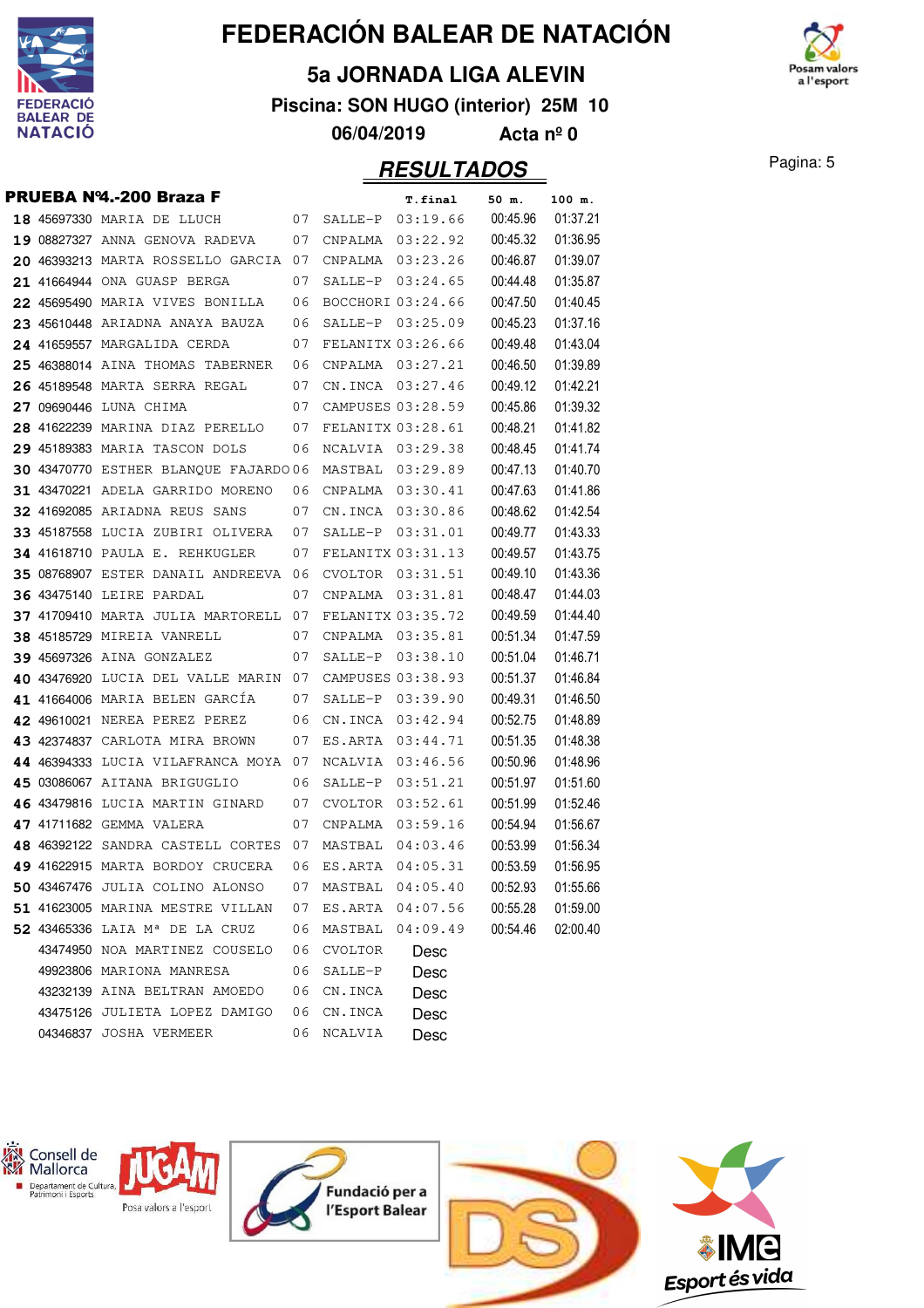

## **5a JORNADA LIGA ALEVIN**



**Piscina: SON HUGO (interior) 25M 10**

**06/04/2019 Acta nº 0**

| PRUEBA Nº4.-200 Braza F |                                                                     |                |      | T.final 50 m.    |                         | 100 m.            |          |
|-------------------------|---------------------------------------------------------------------|----------------|------|------------------|-------------------------|-------------------|----------|
|                         | 41623989 EMMA GRIMALT OBRADOR 06 FELANITX                           |                |      | Baja             |                         |                   |          |
|                         | 43466031 JULIA MARIANO VALDES 06 SALLE-P                            |                |      | Baja             |                         |                   |          |
|                         | <b>PRUEBA N°5.-4x100 Estilos M</b>                                  |                |      | $T. final$ 50 m. |                         | 100 m.            | $200$ m. |
|                         | 1 00056 CNPALMA ALEVIN 0 CNPALMA 04:32.90 00:31.65 01:10.62         |                |      |                  |                         |                   |          |
|                         | 49606072 JOSEP PASCUAL MUT 2005 01:10.62                            |                |      |                  |                         |                   |          |
|                         | 49614662 GONZALO FERRON                                             |                |      | 2005<br>02:24.18 |                         | (01:13.56)        |          |
|                         | 02069170 KEVIN NICOLAS RADU 2006 03:33.52 (01:09.34)                |                |      |                  |                         |                   |          |
|                         | 43460901 JAVIER HOLGADO 2005 04:32.90                               |                |      |                  |                         | (00:59.38)        |          |
|                         | 2 00848 SALLE-P ALEVIN <a> 0 SALLE-P 04:32.91</a>                   |                |      |                  |                         | 01:08.30          |          |
|                         | 43233522 ALFONSO REINA MORENO 2005                                  |                |      | 01:08.30         |                         |                   |          |
|                         | 45614938 GUILLEM FEMENIA CRESPI 2005                                |                |      |                  | 02:27.60 (01:19.30)     |                   |          |
|                         | 41664005 JUAN GARCIA VIVES 2006 03:36.70 (01:09.10)                 |                |      |                  |                         |                   |          |
|                         | 09897080 ALEX EMERY SACH 2005                                       |                |      | 04:32.91         |                         | (00:56.21)        |          |
|                         | 3 01268 CAMPUSES ALEVIN 0 CAMPUSES 04:42.10 00:32.93 01:07.54       |                |      |                  |                         |                   |          |
|                         | 43483056 JOSEP CASTRO TORRENS 2005                                  |                |      | 01:07.54         |                         |                   |          |
|                         | 45187470 URIEL HARO PEREZ 2005                                      |                |      |                  | 02:32.62 (01:25.08)     |                   |          |
|                         | 49927148 VICTOR FCO. POLO CAPO 2006                                 |                |      |                  | $\therefore$ (-2:28.62) |                   |          |
|                         | 45370659 ALEJANDRO GOMEZ MILLAN 2005                                |                |      | 04:42.10         |                         | (04:42.10)        |          |
|                         | 4 00877 CVOLTOR ALEVIN <a> 0 CVOLTOR 04:49.56 00:35.34 01:14.28</a> |                |      |                  |                         |                   |          |
|                         | 45188423 ALBERT FONTIRROIG JUAN 2005 01:14.28                       |                |      |                  |                         |                   |          |
|                         | 45191343 PAU PEREZ RIUTORT 2005                                     |                |      |                  |                         | $(-1:46.28)$      |          |
|                         | 43466668 JAIME FLORIT CASTILLO 2005                                 |                |      |                  |                         | (00:00.0)         |          |
|                         | 43466210 MARCOS RUIZ MARTIN 2005                                    |                |      | 04:49.56         |                         | (04:49.56)        |          |
|                         | 5 00848 SALLE-P ALEVIN <b> 0 SALLE-P 04:56.53 00:34.07 01:10.14</b> |                |      |                  |                         |                   |          |
|                         | 43463962 HUGO GUERRERO LOPEZ 2005                                   |                |      | 01:10.14         |                         |                   |          |
|                         | 45184835 TONI BERGAS COMAS 2005 02:38.54 (01:28.40)                 |                |      |                  |                         |                   |          |
|                         | 43226770 DYLAN RUIZ BIOJO 2005 03:54.11                             |                |      |                  |                         | (01:15.57)        |          |
|                         | 43232272 JORGE SABATER ESPINOSA 2006                                |                |      | 04:56.53         |                         | (01:02.42)        |          |
|                         | 6 00056 CNPALMA ALEVIN <b> 0 CNPALMA 04:57.06 00:34.72 01:11.36</b> |                |      |                  |                         |                   |          |
|                         | 45187630 MIGUEL GUZMAN PINTO                                        |                | 2005 | 01:11.36         |                         |                   |          |
|                         | 45697045 MARTIN VILI GRIGOROV                                       |                | 2005 | 02:37.28         |                         | (01:25.92)        |          |
|                         | 45691572 ANDREAS CARRASCAL                                          |                | 2006 |                  | $\mathbb{Z}^n$ .        | $(-2:23.28)$      |          |
|                         | 76592643 CAYETANO M. LAPRESTA                                       |                | 2005 | 04:57.06         |                         | (04:57.06)        |          |
|                         | 7 01243 CN.INCA ALEVIN                                              | $\overline{0}$ |      | CN.INCA 05:08.11 |                         | 00:39.15 01:18.81 |          |
|                         | 43473756 ADRIA FERRER GARCIA                                        |                | 2005 | 01:18.81         |                         |                   |          |
|                         | 45696311 JAUME VALLESPIR TORAN                                      |                | 2006 | 02:42.57         |                         | (01:23.76)        |          |
|                         | 43473869 JAVIER LOPEZ GUILLEN                                       |                | 2006 |                  |                         | $(-2:18.57)$      |          |
|                         | 41623479 ANDREU APARICIO                                            |                | 2006 | 05:08.11         |                         | (05:08.11)        |          |